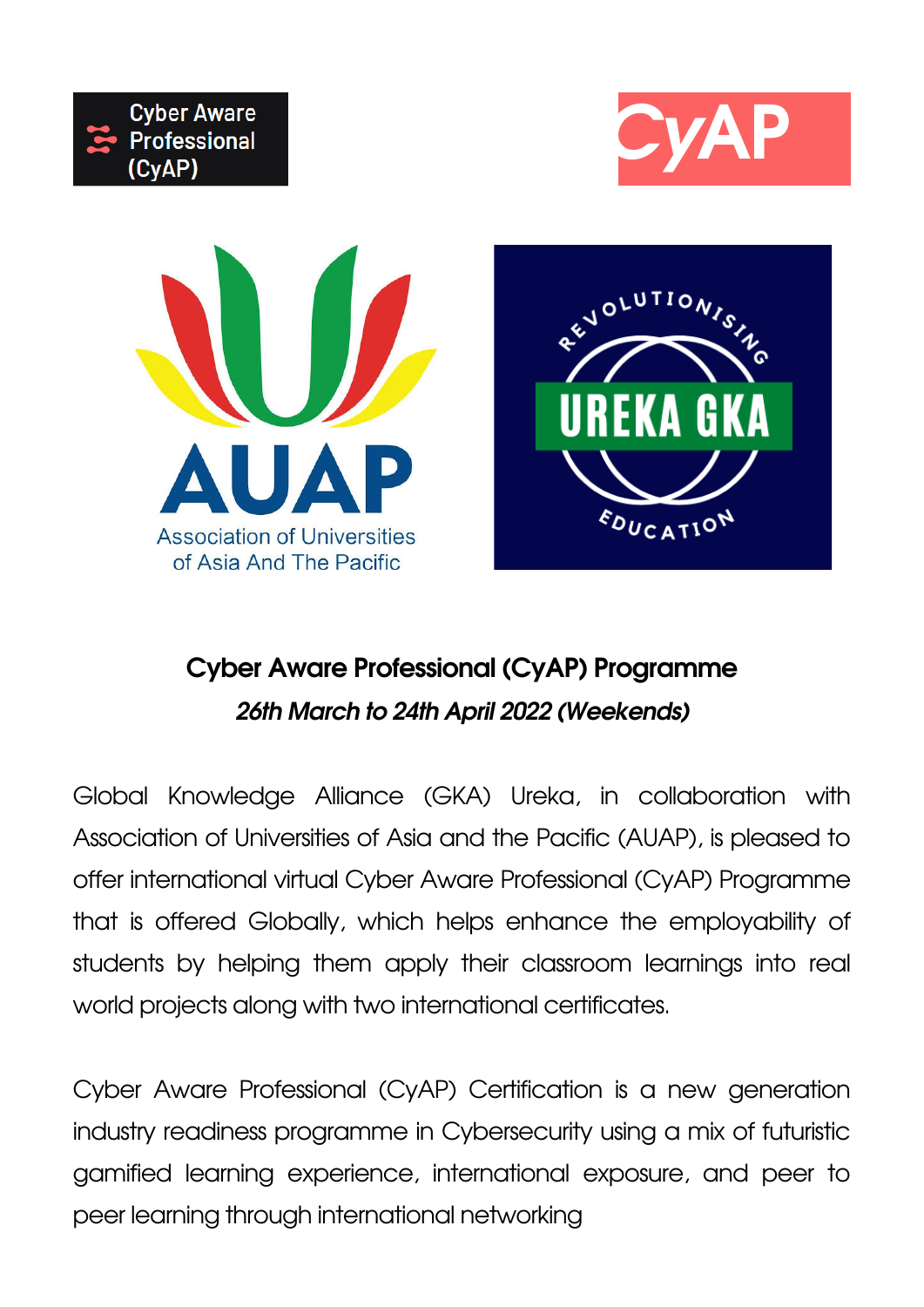

Cyber Aware Professional (CyAP) Certification is a new generation industry readiness programme in Cybersecurity using a mix of **futuristic gamified learning experience**, **international exposure** and peer to peer learning through **international networking**.



## **Who is it for?**

CyAP is beneficial for **all** Computer Science / IT students who wish to become both job and industry ready and also for those who wish to apply for international universities or pursue management degrees.

Cybersecurity training using the world's most advanced training platform with opportunities for International Internship in Dubai.

## **Can CyAP get me a job?**





# **CyAP Certification UK for Computer Science / IT faculty and students**

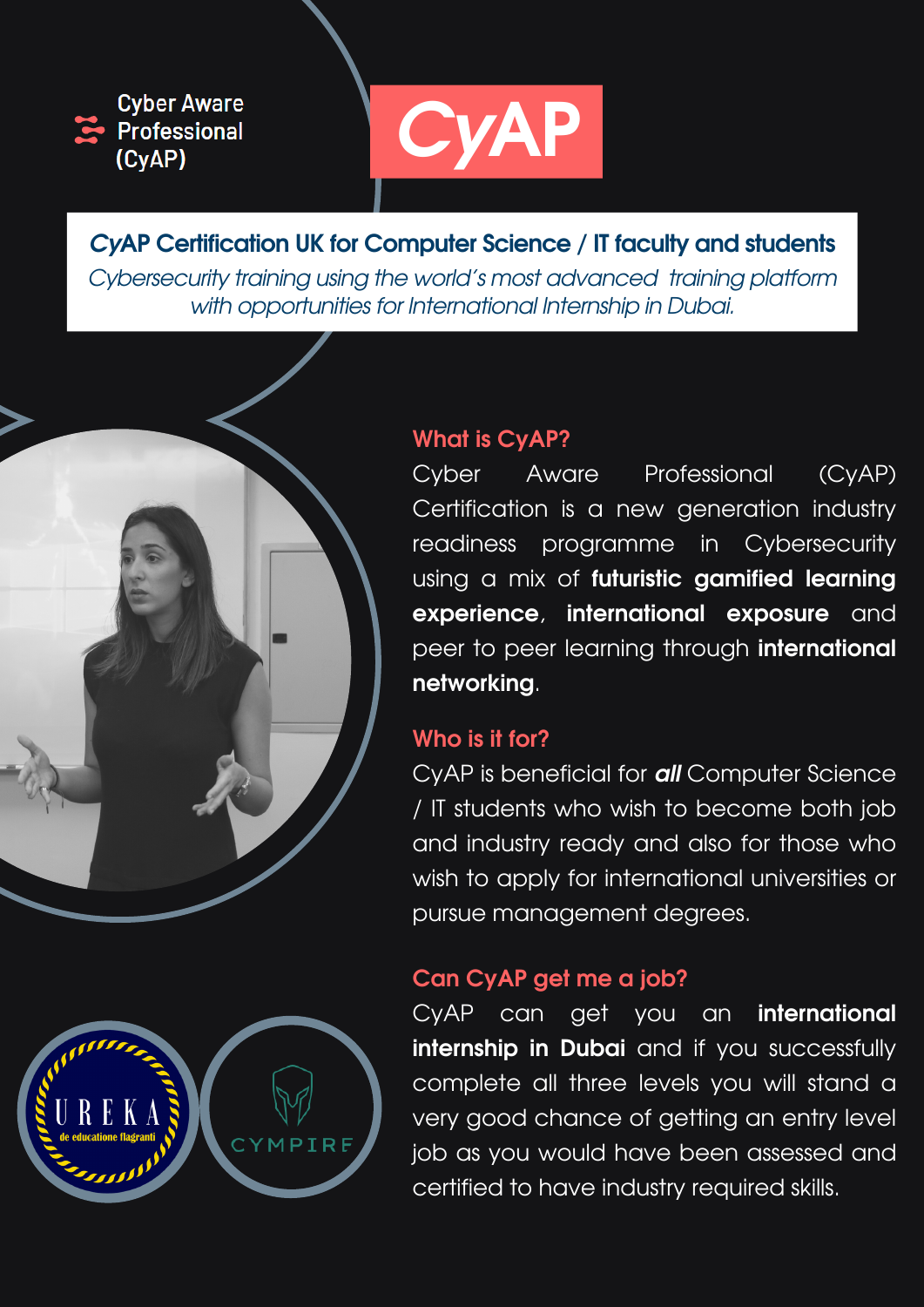### **CyAP Programme for Students includes:**

1. CyAP Certificate from Ureka UK in association with Cympire, the world's most advanced cybersecurity training platform, globally ranked in 10 Most Trusted Cybersecurity Solution Providers by CIO Views in 2021.

2. Paid International Internship opportunities in Dubai. Top 5 performers on the programme will get an opportunity to work in Dubai on world's most advanced Cyber range under guidance of industry experts.

3. Work on one of the world's most advanced Cybersecurity training platform and get a futuristic gamified learning experience. Before going onto the platform, the fundamentals of 12 Cybersecurity topics of interest included in the certification are taught through instructor led, live classes on zoom.

4. Tremendous International Exposure with live sessions from NATO expert, Faculty in-Residence from Google, CFO of Israel's leading Cybersecurity Consultancy.

5. Hands-on complementary skills - Python Coding for Cybersecurity / Communication Skills and American Accent Training for Engineers by native US expert.

6. Career Bootcamp by Talent Development Manager of one of the largest cybersecurity services companies in the UK to make participants job and industry ready.

7. Networking, Careers and Best Practice sharing with computer science students from different international universities.